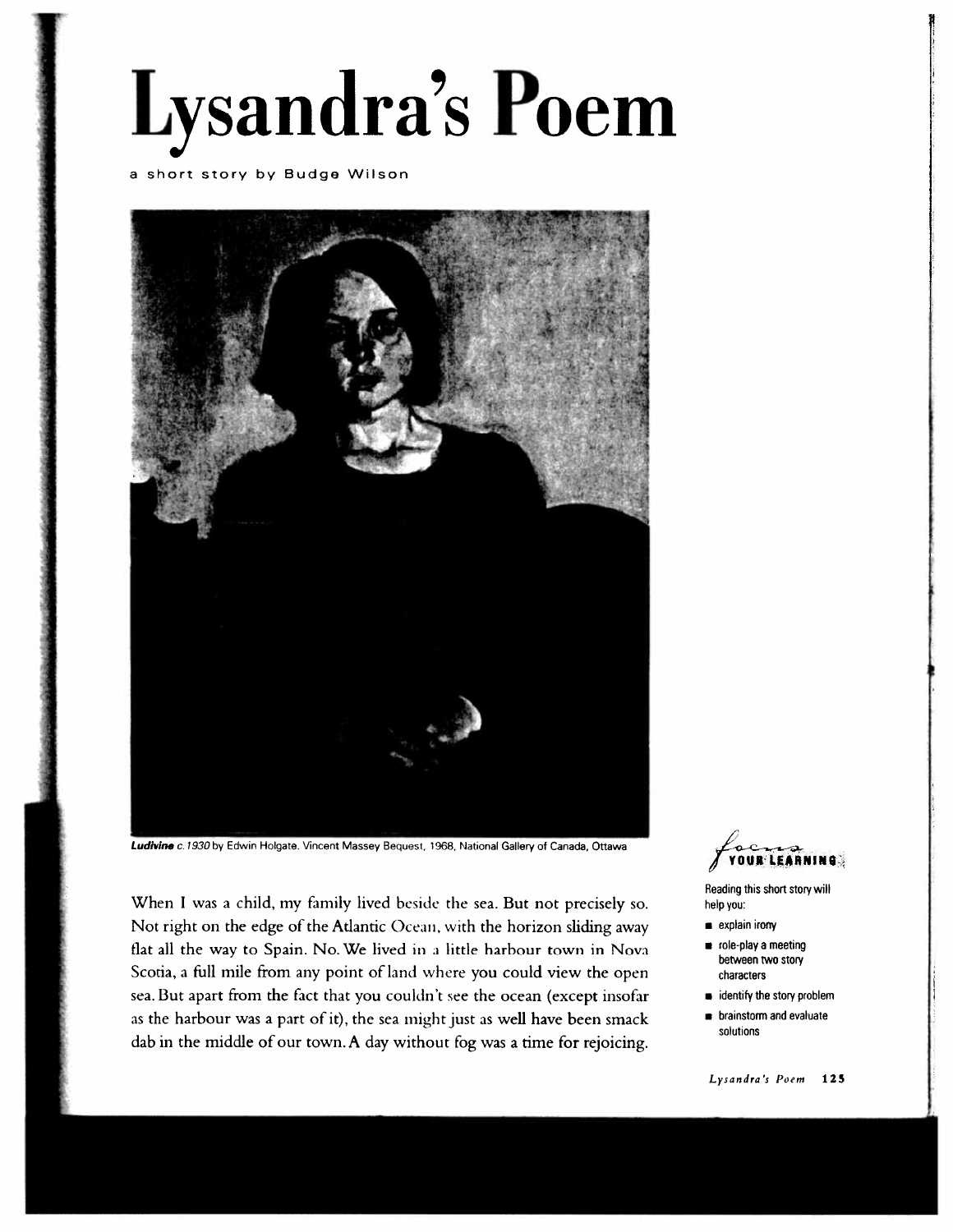Most days, tourists crep<sup>t</sup> through our streets in their shiny American cars, fresh off the Bar Harbour ferry from sunny New England, headlights on and honking.The winters were windy and damp and dispiriting, the springs endless and fluky—promising summer one day and sprinkling snow on the stunted tulips the next. In summertime, all expeditions were <sup>p</sup>lanned ten tatively; sentences ended with the phrase "if it doesn't rain." Packed linens were attacked by mildew; wire coathangers rusted; envelopes stuck together if they weren't stored in airtight plastic bags.

The fact is that we can't cope with too much fine weather in Nova Scotia. We're chicken-hearted about the heat, and are beaten down by it, <sup>p</sup>loughed right under. And <sup>a</sup> brisk sunny day—a perfect day—undoes us. People with indoor jobs are irritable, tense; spirit and body are in active resistance to any activity that takes place inside <sup>a</sup> building. Those who are free to go outside—housewives, the unemployed, mothers trailing children, people on vacation—spill Out of their houses onto the water, the beaches, the parks, or their own backyards. On such <sup>a</sup> day, not all those smiling peo ple strolling along our Main Streets are tourists. Most of them are native Nova Scotians, agape at <sup>a</sup> miracle. People call in sick, sleep through the alarm, quit jobs. If there are six or seven of these days in <sup>a</sup> row, the whole economy is at peril: editors miss deadlines; back orders are ignored; laundry accumulates; cupboards are bare. The sighting of <sup>a</sup> fog bank or the first rainy day is almost <sup>a</sup> relief.

One way or another, <sup>a</sup> climate like this is bound to rub off on people. One person may become surly and fixed, grey and dank of spirit, long-lived and persistent and <sup>a</sup> trial to his family. Another can end up hopeful—the fruit of those spectacular sunny days when the light is clearer, more pungent than most other Canadians could ever imagine; if one dwells on and in those days, an optimist is bred, living for and believing in the arrival of such rare and golden times. Or you can be the way <sup>I</sup> was, stubborn and oppor tunistic, snatching what I could out of <sup>a</sup> resistant environment. Or like Lysandra Cochrane, at first tentative and careful, and then with no softness in her, bitter and barbed, with <sup>a</sup> heart as hard and as cutting as diamonds.

Lysandra! you may exclaim.What <sup>a</sup> name to issue forth from such <sup>a</sup> small and simple town in one of the back places of our land. No town is simple, let me say, but that does not explain Lysandra's name. Nova Scotians—espe cially those in coastal areas—have <sup>a</sup> way of leafing through literature (by which <sup>I</sup> mean anything from old school texts to the Bible and the obituary columns) to find names for their babies. The Cochranes fished around in heaven knows what sources, and pulled up Lysandra. Rumour had it that Mr. Cochrane—addicted to libraries, in any case—spen<sup>t</sup> the day his wife was in labour in the reference library in Halifax, looking for names. He was <sup>a</sup> smart man, <sup>a</sup> sky-high scholarship student in his day. His Daihousie bur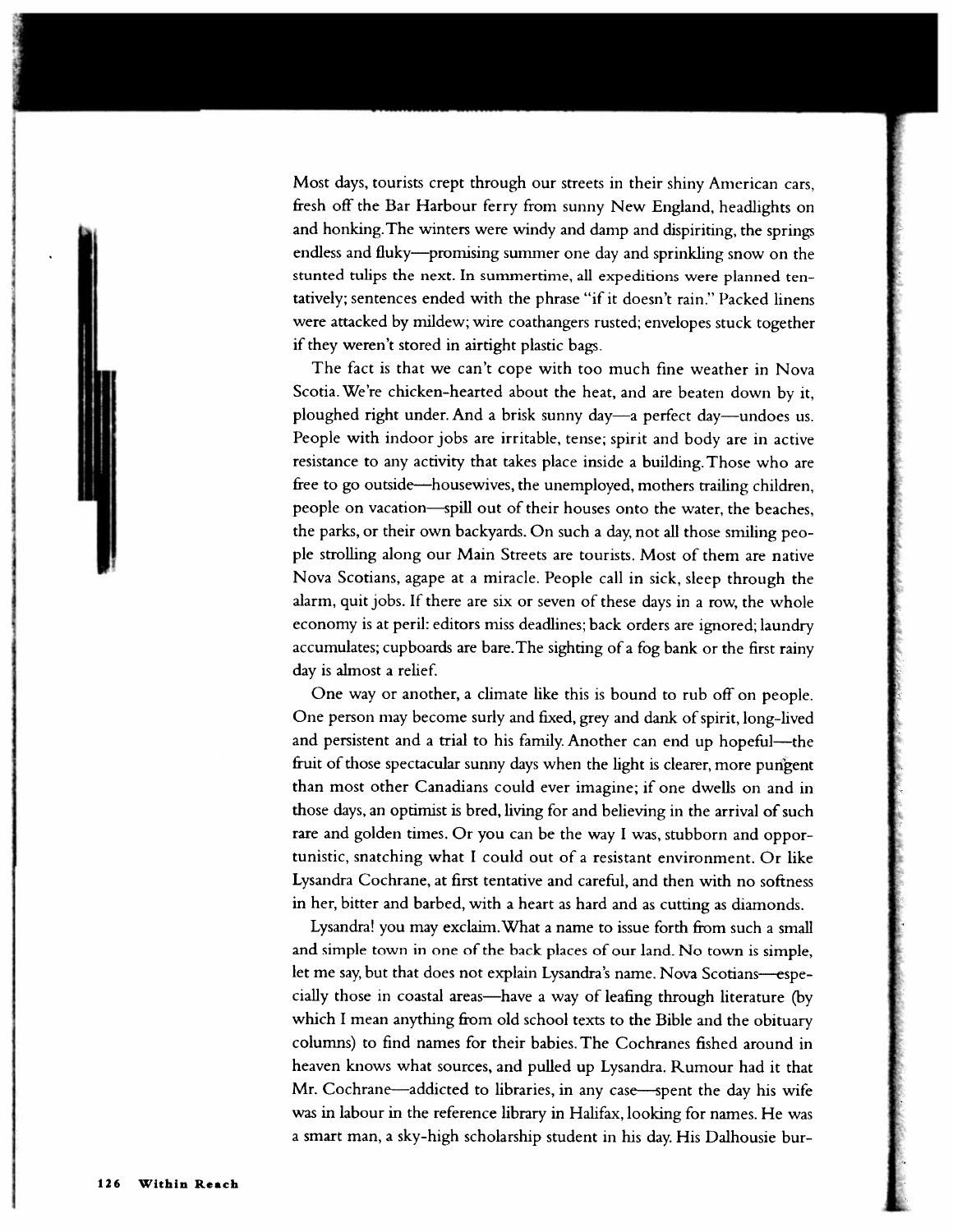sary had covered tuition only, and he had lacked sufficient cash to puff out the sum enough to accep<sup>t</sup> it. He was one of those ones who are "grey and dank of spirit." His ambition had been snuffed out before it had had <sup>a</sup> chance to warm up, and he lived his whole adult life as <sup>a</sup> minor clerk in <sup>a</sup> law office, watching other people cash in on the benefits of <sup>a</sup> university education. He drank <sup>a</sup> large percentage of his earnings, snapped at his pale wife (once <sup>a</sup> beauty according to my mother, but my imagination failed to grasp such an improbability), and sired four thin children.

Lysandra was my best friend. She was as dark as her mother was fair, <sup>a</sup> skinny kid, all angles and elbows and bony knees. Her skin was smooth and sallow, her hair long and limp. She was tall for her age when we were kids, and shy. She looked at strangers—and at teachers and fathers—out of enor mous black eyes, head bent forward and down. She walked with an awk ward jerky gait, as though she were not at home on her own legs, and as she passed by, the other kids would whisper, "Pigeon-Toed Cochrane!"

But when we were alone together, Lysandra was full of amazing thoughts, large ambitions, bizarre projects. Without being instructed, she thought in metaphors, and her speech was full of exotic images and odd rhythms. She invented <sup>a</sup> whole mini-language so that she and I could talk to one another without being understood by others. She intended to be <sup>a</sup> writer—an author, she said—famous and rich, and this thought permeated most of her other plans and inventions. Like her father, she haunted the library, but equipped with a hope he had long ago relinquished. She read all the good poets before she was twelve, and <sup>a</sup> lot of the bad ones, too. She was gobbling up Shakespeare while <sup>I</sup> was stretched out on the floor on my stomach with Crime Comics. It was to her books that she retreated when her father went on his rampages, escaping his noise and the sight of her frowsy mother's stricken face—losing herself in whatever volume she had in her room, finding her place at <sup>a</sup> neatly inserted bookmark. If I were in the house at the time, we would race upstairs at the first hint of conflict, and I would watch this withdrawal. She wouldn't say a word to me, but would just sit up straight on <sup>a</sup> little yellow chair she had, her book held close to her face, not moving excep<sup>t</sup> to turn the pages. I both hated and relished these occasions. We didn't have high drama like this in my house, and <sup>I</sup> lis tened, breath held, to Mr. Cochrane's fierce catalogue of oaths—words to make me shudder all the while <sup>I</sup> was straining to keep from missing any of them. I was single-mindedly troubled by the sounds that came from Mrs. Cochrane, but this was par<sup>t</sup> of the performance and had to be endured if I were to benefit from the rest of it. Besides, there was no escape for me. <sup>I</sup> could hardly march downstairs and walk through that battlefield and out the back door. I sat on the bed hunched under an afghan while Lysandra read on, her lips in a thin, tight smile.

e tt ri b

 $\mathbf{f}$ 

e

šS.

II

÷.  $\cdot$ y

y n at le as

 $r-$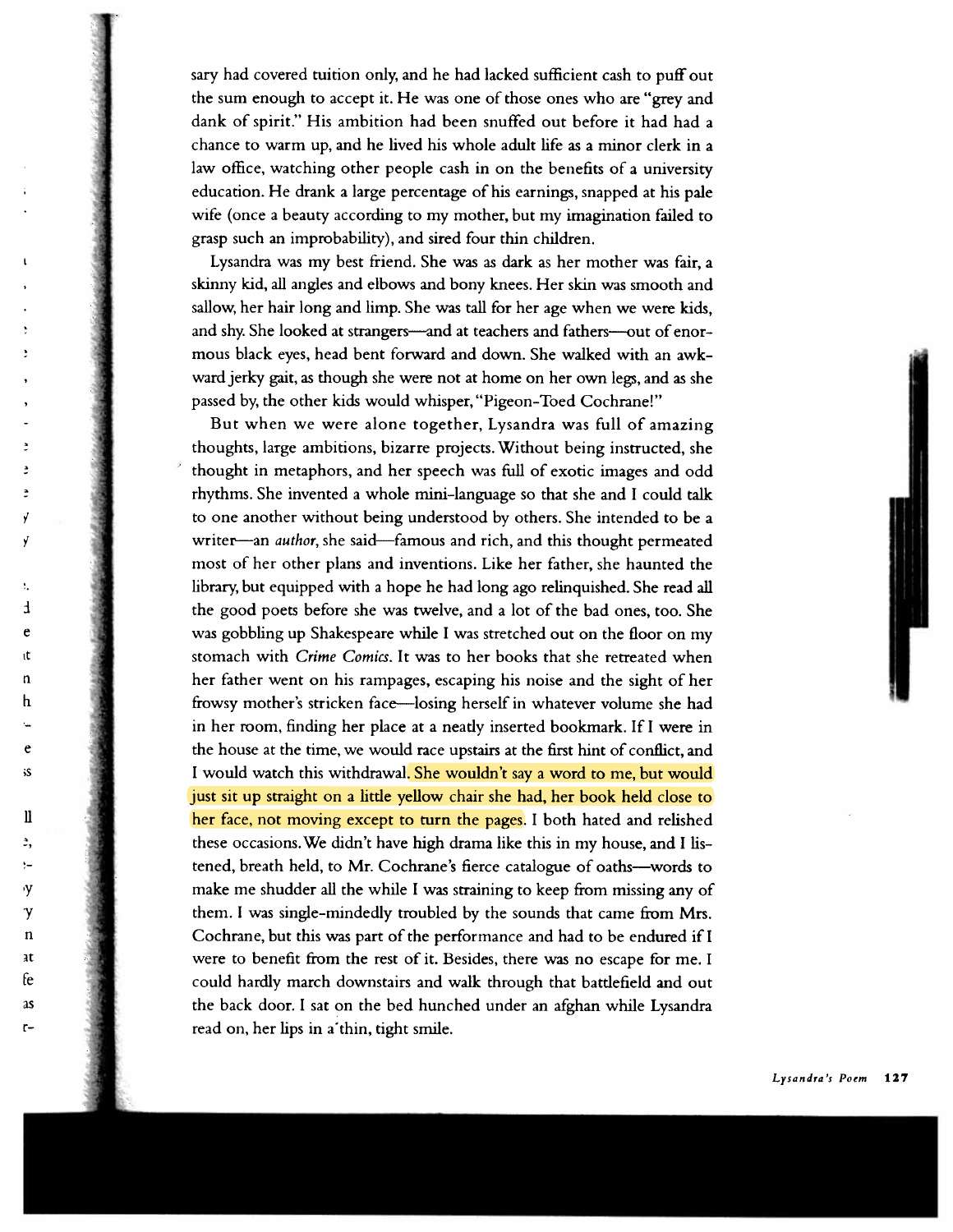In March of the year when we were in grade seven, the principal announced <sup>a</sup> poetry contest. He told us about it during Monday morning assembly, just before the national anthem. The entries to the contest would be due on May 27<sup>th</sup>. There would be three judges, headed by Miss Alexander, the vice-principal. The other two would be Mr. Knickle, the town mayor, and Mr. Reuben, the editor of the local newspaper, the South Shore Standard.Thus were prestige, professionalism, and masculinity added to the team of judges.

<sup>I</sup> was standing beside Lysandra in assembly when the competition was announced. Her bent head shot up, and she stared into space with eyes so wide open that they almost frightened me. Then she looked at me with oh such a gaze of wonder, such a look of peace and triumph. When she walked out of the auditorium, her step was smooth and sure, her shoulders high. No one whispered "Pigeon-Toed Cochrane" as she passed. No one would have considered mocking such <sup>a</sup> display of calm self-confidence.

Not everyone entered the poetry contest, but our English teachers urged us to write something for it, and many of us did. However, Lysandra was the only one to devote her entire life to it, filling <sup>a</sup> whole shoe box with poetry, long before May 27<sup>th</sup>. You could see her scribbling in her loose-leaf at recess time on the school swing set, or high on the jungle gym after the little kids had gone home from school in the afternoon. On Saturdays she would do her writing out on the granite bluff overlooking the harbour, or seated at the lunch counter at the Seaway Restaurant, making her Coke last for an hour and forty-five minutes. <sup>I</sup> <sup>p</sup>layed with other kids during this period, because Lysandra was of no use at all to me.

The poem <sup>I</sup> entered in the contest was about <sup>a</sup> shipwreck, and it had eighteen stanzas.The rhythm went jig-a jig—a jig—a jig, and there was rhyme at the ends of lines 1 and 2 and again at 3 and 4. Like slope, dope; eat, feet. It wasn't <sup>a</sup> forced kind of rhythm or anything.The beat went along effort lessly without any little words tacked on to make the right number of feet. I wrote it in March, during the week after the contest was announced, so that I would have the ordeal over and done with. It was a little like getting your Christmas shopping done all in one day on the first of November.

That spring was one that most Nova Scotians will always remember. The snows melted by the end of March, and April came sailing in with sunshine and a kind of sheltering softness that was foreign to all of us. We were playing softball and kick-the-can one month ahead of time, and by mid-May people were ignoring all warnings and <sup>p</sup>lanting their gardens in the warm moist earth. Even Mr. Cochrane looked cheerful as he walked to and from the law office, and Lysandra floated around town, notebook held close to her chest, looking as though she were in touch with <sup>a</sup> vision; and <sup>I</sup> sup pose she was. On one of the rare occasions when she had time for me, she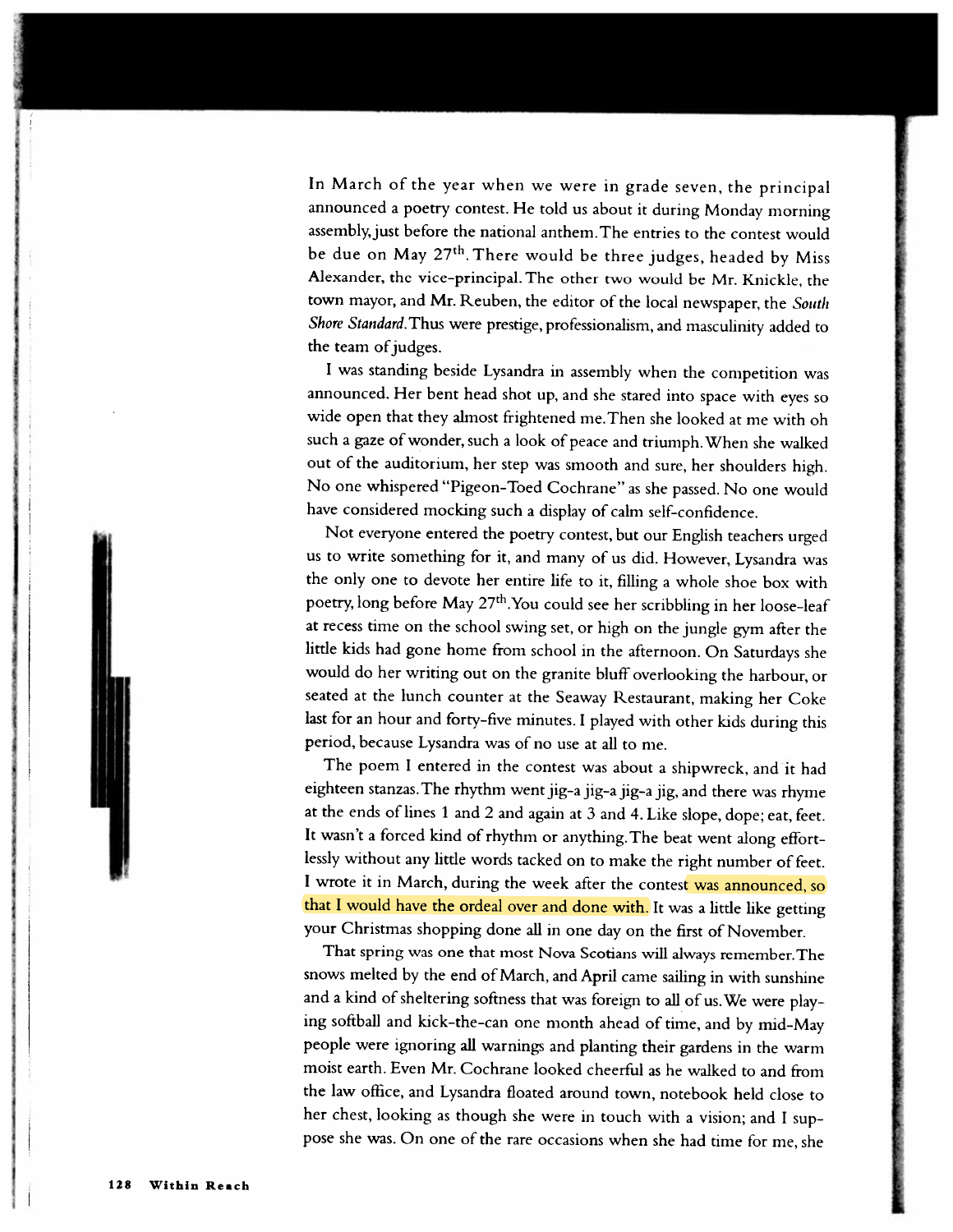told me that her poem was already twenty-two pages long. I asked what it was about, and she said, "Life."

"Oh," I replied. She wouldn't let me read it, but one afternoon I looked at the manuscript upside down when she spread the pages out on the bed so that I might admire its magnitude. The poetry wandered all over the sheets, with short lines and long ones, sometimes with whole sections drib bling down the centre of the page. After this unsatisfactory demonstration, she took the papers, folded them tenderly, and pu<sup>t</sup> them carefully back into the shoe box, stroking the top page with the flat of her hand. She closed her eyes and lifted her head as though in prayer. "I'll die if the house burns down,' she said, her teeth clenched. At first I didn't understand, but then I did. I remember thinking, I hope I never love or want anything that hard. Just thinking about it exhausted me.

"You should make <sup>a</sup> copy," I said.

"Oh, well," she sighed.

Of course I was <sup>a</sup> shoo—in to win that contest. Miss Alexander, the vice principal, was about 200 years old, and had no truck with any kind of verse that didn't rhyme and wasn't of the jig-a jig-a jig variety. I had often heard her speak scathingly of free verse: "the lazy poet's way of avoiding <sup>a</sup> lot of hard work," she'd say, lips pulled down at the corners, eyebrows drawn together behind her thick glasses.What's more, her father had been <sup>a</sup> fish erman on the Banks, and had been shipwrecked way back in 1920, when she'd been old enough to take in all the details.Those same details she liked to dole out to anyone who presented <sup>a</sup> willing ear. I liberally stacked my poem with material that was not so much lifted from her as it was spiced with the flavour of her own tale.

But there were two men on the jury. Could they not have taken Miss Alexander's prejudices and swung them around? No, they could not. Mayors do not by definition necessarily know <sup>a</sup> grea<sup>t</sup> deal about poetry. Mr. Knickle knew next to nothing. The principal had pu<sup>t</sup> him on the jury to give it status. Mr. Knickle had agreed to serve because of political visi bility. He had no intention of rocking any boats, poetic or otherwise.

Mr. Reuben, the editor of the South Shore Standard, knew a lot about local politics and the economic problems of the Atlantic seaboard; from time to time he wrote flat—footed editorials about these matters. He was familiar with the inequalities of freight rates and the need for federal subsi dies. Poetry was not his territory. Moreover, both Mr. Knickle and Mr. Reuben had been taught by Miss Alexander when they were in grade four. Mr. Reuben remembered what she had done when he had cracked his knuckles once too often during Silent Prayer. During the meetings of the poetry jury, Mr. Knickle had to stifle an impulse to raise his hand every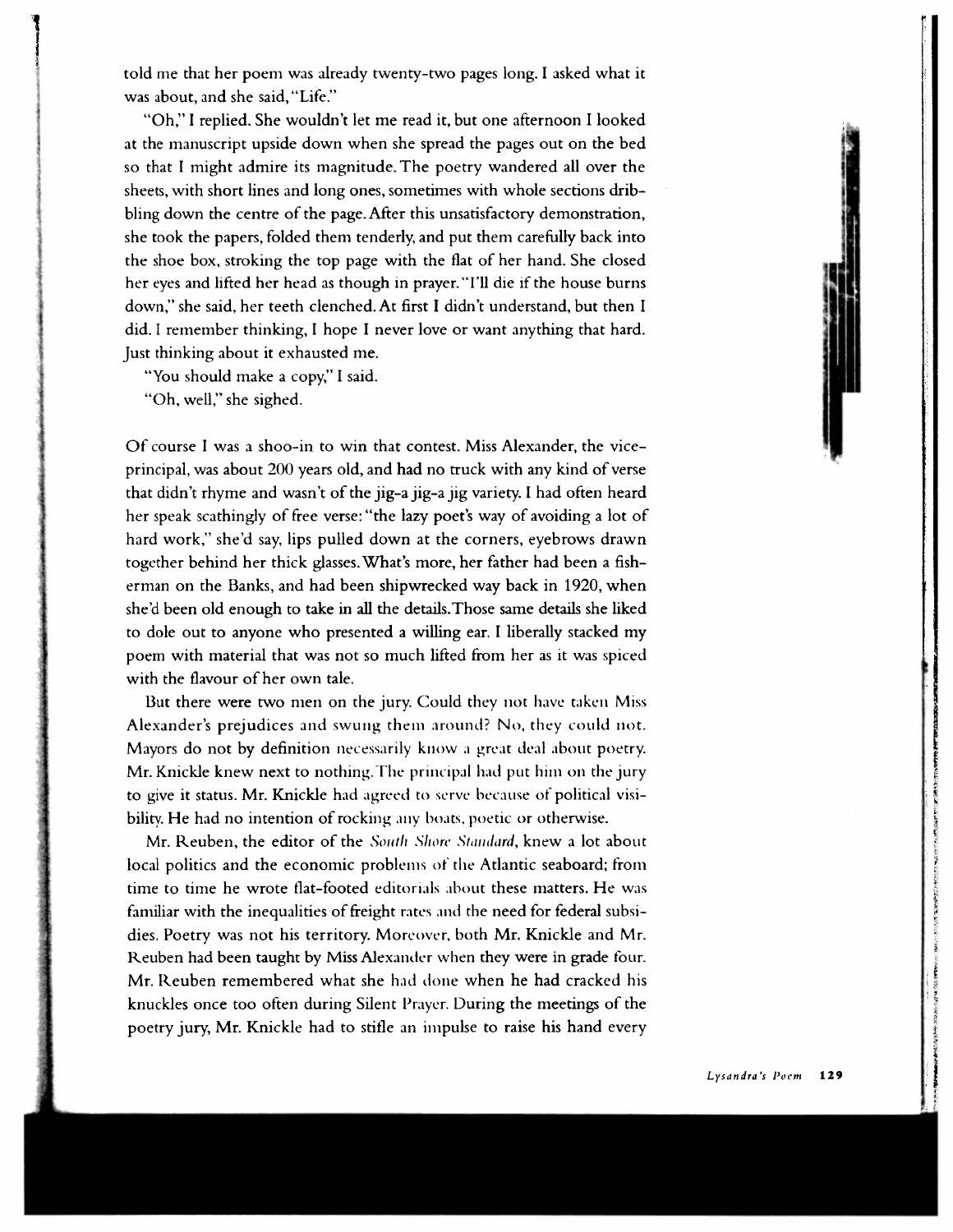time he wanted to speak.

Besides, consider my poem. Where could you find a subject better designed to please two men? A shipwreck. Men doing traditionally male things—heroic and beset by danger. I won by acclamation. On the afternoon when the contest results were announced, we were

handed back our poems. I received a wristwatch and a return ticket to Halifax; best of all, the eighteen verses of my poem were to be published in the next week's issue of the *South Shore Standard*—heady matters for a thi

hockey stick and almost falling. The many pages of her poem went flying,<br>and she had to chase around after them, rescuing them from the wind. Her<br>face was ashen and without expression of any kind. She walked home<br>alone, ch alone, chin up, legs unsteady once again. A disembodied voice from some-

That evening Mr. Cochrane took Lysandra's shoe box and threw its con tents into the kitchen stove. Then, <sup>I</sup> was told by <sup>a</sup> neighbour, he stormed out of the house, swinging <sup>a</sup> bottle in each hand. He stayed away for three days, blind drunk in the middle of his grandfather's old woodlot.

The days, the months that followed, were difficult for me. Lysandra with-<br>drew into a secret self and refused to speak to me. She arrived at school<br>late, never calling for me, and left the minute the bell rang, walk-runnin time, her father greeted me. "You!" he growled, and slammed the door. I didn't try again.

The long summer vacation passed, and I found other friends. Sometimes I would see Lysandra off in the distance, walking alone on the beach, or sitting on Rocky Point hugging her knees, eyes fixed on the water. But never<br>writing. The weather, tired after a halcyon spring, turned rainy and chilly,<br>but Lysandra still paced the shore, her hair blowing in the wet wind. N

"Lysandra," <sup>I</sup> <sup>p</sup>leaded. "It wasn't my fault."

"Wasn't it?" she said, eyes distant. of wild gypsy beauty that didn't need fancy clothes or a trendy haircut.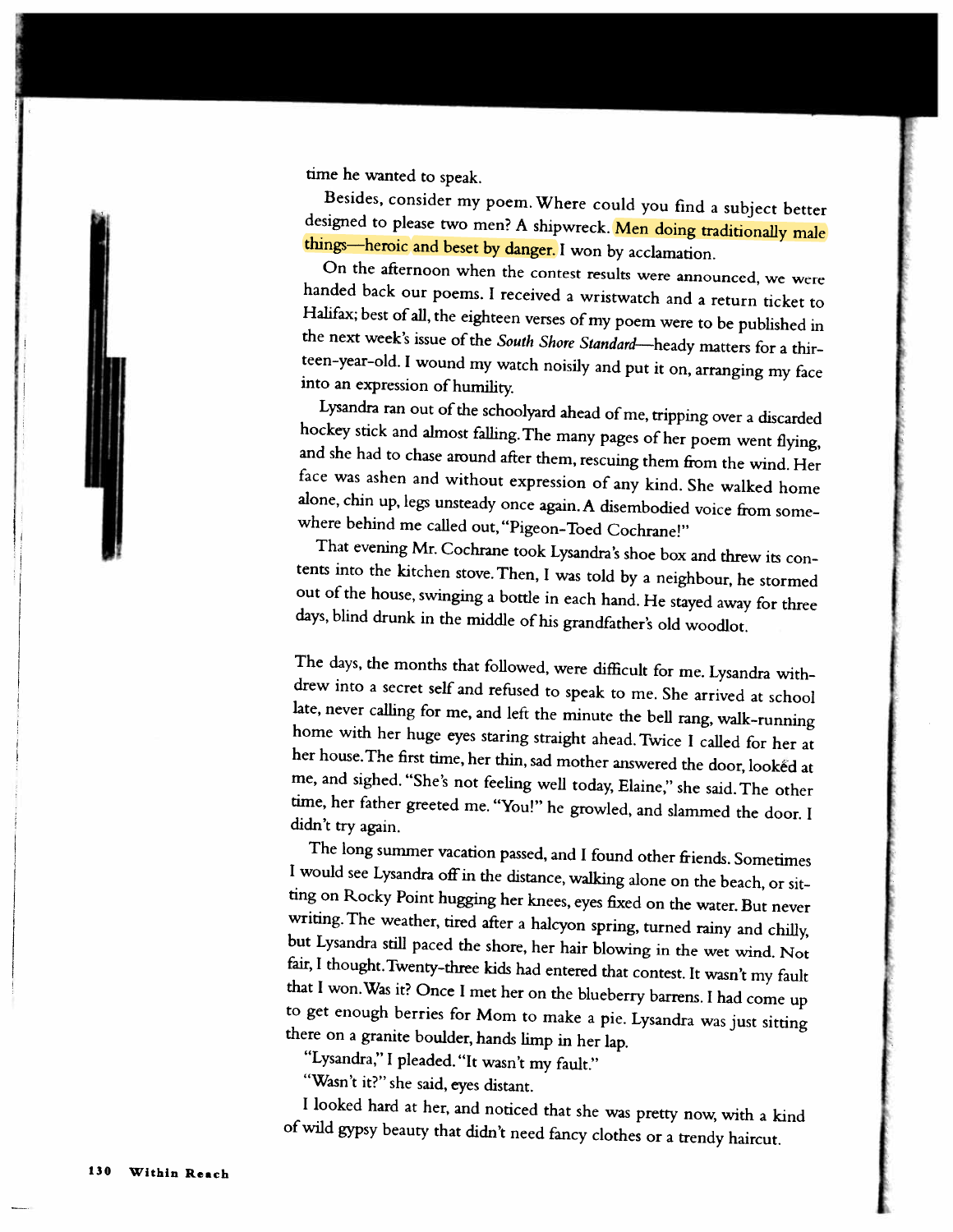"Lysandra. Please. Be nice again. <sup>I</sup> don't want our friendship to be wrecked."

"But it is," she said quietly.

"How can you do this to me for such a small thing?" I begged, not letting go.

"Small," she whispered. It was neither <sup>a</sup> question nor <sup>a</sup> statement. Then she got down clumsily from the rock and walked out of the woods without looking back, <sup>p</sup>icking her way carefully through the bushes and over the hummocks and outcroppings of stone.

<sup>I</sup> went home and cried for <sup>a</sup> while in my room. Then <sup>I</sup> <sup>p</sup>icked up my wrinkled copy of the South Shore Standard and reread my poem. <sup>A</sup> part of me wanted to tear it into little <sup>p</sup>ieces, press it all into <sup>a</sup> hard damp ball, and throw it at the wall.The other part folded it carefully and put it in my desk drawer. Then <sup>I</sup> grabbed my swimsuit off <sup>a</sup> hook and went down to the beach to go swimming with my other friends.

Four years passed, and <sup>I</sup> was in grade eleven. Grade seven was long years behind me, and <sup>I</sup> scarcely noticed Lysandra as she came and went. Besides, my whole consciousness was absorbed by my feelings for Brett Houston. He had arrived fresh from the city of Toronto on the first day of school that year, and <sup>I</sup> had spent twenty-four weeks wanting him. As the year pro gressed, he had moved from pretty <sup>g</sup>irl to pretty <sup>g</sup>irl—in and out of our class—and <sup>I</sup> took courage from this fact. An early solid attachment, for instance, to the beauteous Sally Cornwall of grade ten, would have spelled permanence and hopelessness for me. But obviously he was still searching. Any minute it might be my turn.

And suddenly, miraculously, it was. Coming up behind me one day as <sup>I</sup> pulled books from my locker, he grabbed my arm and swung me around to face him. "Hi, cute stuff," he said in his wonderful flat Toronto voice. I looked at his size, his blond good looks, his casual grin, and my chest was alive with thundering heartbeats, tight with constricted breathing.

"Tonight," he said, moving his gum over to the other side of his mouth. "The movies. At eight.Time for <sup>a</sup> little ride first."

"Okay," <sup>I</sup> said, my hands shaking as they once again reached for my books, my eyes only marginally in focus.

"I'll walk you home," he said, slamming my locker door with <sup>a</sup> masterful bang.

Holy toledo, I thought.

As the weeks went by, as March moved into April and then into May, <sup>I</sup> marvelled that this beautiful person was in my possession. Gone were the months of moving from <sup>g</sup>irl to <sup>g</sup>irl. We were going steady. It had lasted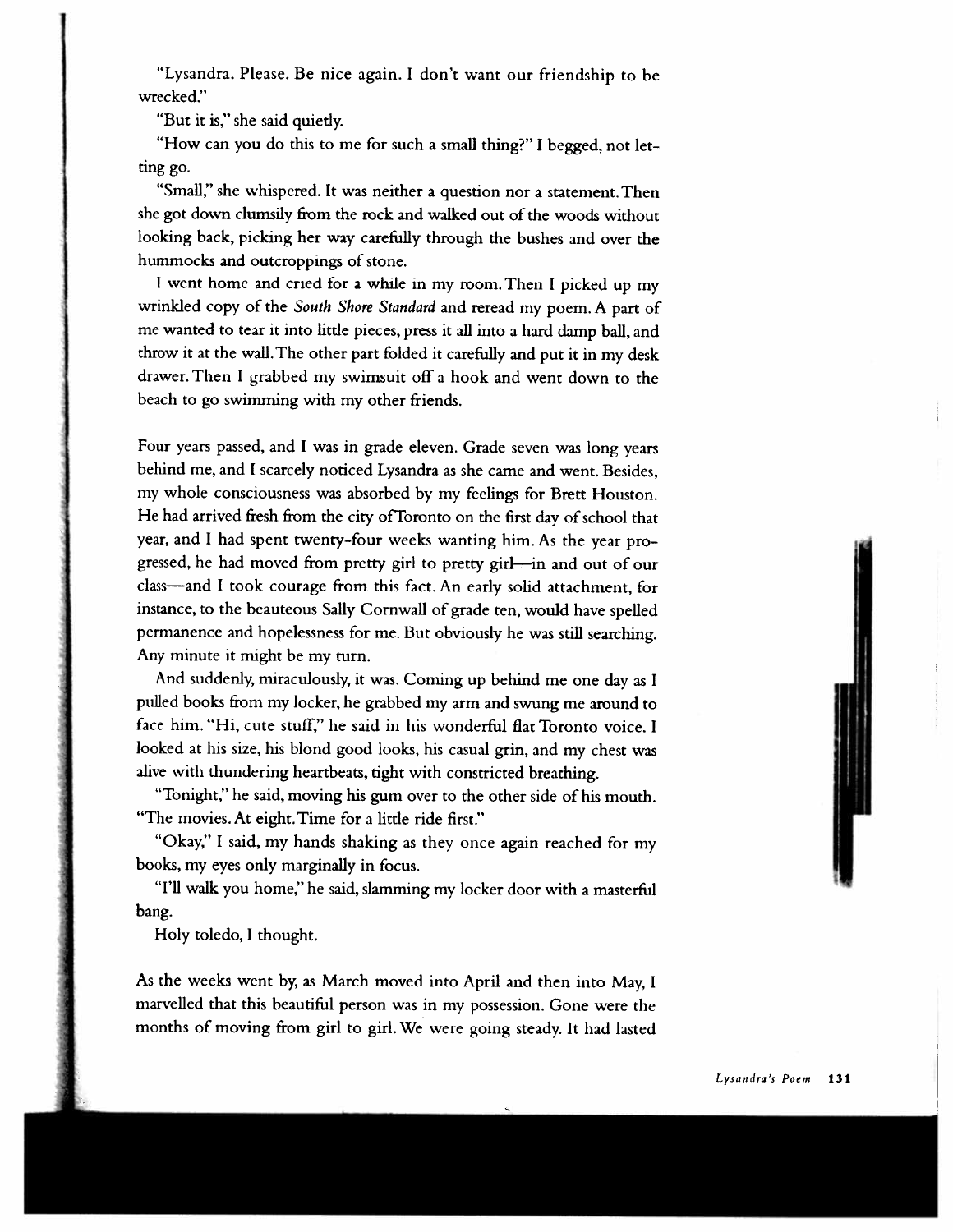seven whole weeks. I waited on him, packed picnic lunches, wrote essays for him, massaged his shoulders after baseball practice, watched sports pro grams on TV all Saturday afternoon, mended his socks, walked his dog. Even I could see that I looked different, my skin aglow, my eyes eager, my smile at the ready. I adored him. I watched his coming and his going with undisguised worship.

I had <sup>a</sup> part—time job at <sup>a</sup> local variety store, and on the night of the Spring Dance, I had to work the evening shift. I told Brett I'd meet him at the school after the store closed at nine <sup>o</sup>'clock. He had to ge<sup>t</sup> there early to attach the balloons to the ceiling. When I entered the darkened gymna sium by the side door, I almost bumped into him. Him and Lysandra.They were facing one another, standing sideways to me. She had cut her hair in low bangs, and the rest of it hung almost to her waist, black as night. She had on large hoop earrings and <sup>a</sup> low—cut black peasan<sup>t</sup> blouse.There was <sup>a</sup> lot of chest to see, and her chest was <sup>a</sup> good one. That's all I remember about what she was wearing. <sup>I</sup> was too busy taking note of the way she was running <sup>a</sup> slender finger up and down his forearm, saying, "C'mon, Brett. Let's dance just <sup>a</sup> little bit while you're waiting. No point just standing around. She won't mind."

As they came together to dance <sup>a</sup> slow number, I watched that same fin ger move slowly up his spine and then come to rest on the back of his neck. She lifted her lovely face to his, enormous eyes mocking, ready. As she and Brett moved off in the darkness they looked like one person.They were dancing that close.

He came back and collected me. I'll say that for him. That evening we danced like mechanical dolls—arms and legs moving, but no life in us or between us. <sup>I</sup> could see Lysandra over by the springboards and the parallel bars, watching us, smiling. Brett waited until the next day to abandon me without <sup>a</sup> word of explanation or farewell.

I thought I would die of heartbreak or wished I could, but of course I did nothing of the sort. Brett followed Lysandra around like a panting puppy all spring, servile, pliant, and sent her an orchid for the graduation formal. I went to that dance with Horace MacNab, who danced like a tractor, lumbering along, squashing my feet. <sup>I</sup> laughed loudly and frequently, tossing my hair over my shoulders. Brett and Lysandra glided around the gym with their eyes closed, slow-dancing to everything, their bodies pressed hard together.

The day after the formal, Lysandra told Brett she was tired of him and gave him back his baseball crest.Then she could be seen once again in the town library, reading, reading, and writing page after page of poetry. She had lost her stunned, vapid look. She moved once more with measured coordination, with grace. She even spoke to me from time to time—a neu tral unadorned hello in passing.